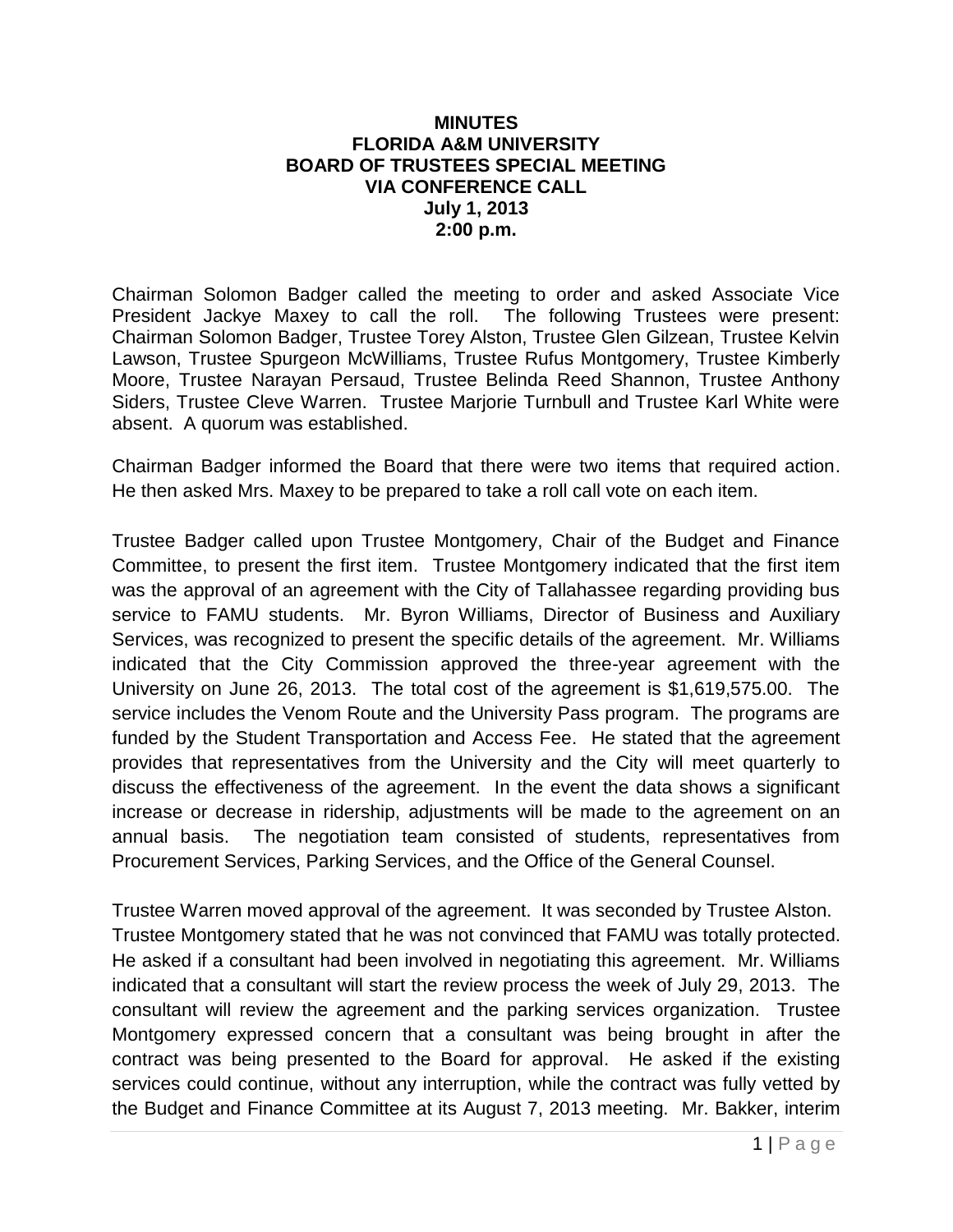Vice President for Administrative Services, indicated that he had a letter from the City of Tallahassee stating that they were willing to continue service until such time as the Board makes a decision. Trustee Persaud expressed concern that the interruption of services could adversely impact students.

Trustee Montgomery offered a substitute motion for the Board to authorize the President to execute a temporary agreement of 60 days or less, with the City of Tallahassee StarMetro, to provide bus transit services for FAMU students. The motion was seconded by Trustee Gilzean. Upon a roll call vote, there were 10 yays and no one opposed. (*Note: Trustee Warren did not respond to the voice vote*).

Dr. Robinson expressed concern regarding whether the process would be completed within that 60-day timeframe. Trustee Montgomery indicated that the Board would approve additional time, if needed. Trustee Persaud stated that he did not know how the University would be able to finish a study, as it was the first of July and the next meeting is in August. He said that he did not want them to delay a decision, if it would impede services to the students.

Dr. Robinson reiterated that Board had a letter from the City, indicating that they would continue with the existing agreement until a new agreement could be approved by the BOT and the City. The study by the consultant is expected to take six weeks. Trustee Montgomery explained that if the study is not completed by the next meeting, the University can ask the Board for more time.

Attorney McKnight asked whether a vote had been recorded for Trustee Warren, as he was in attendance. Trustee Warren stated that he had been dropped from the call and missed the vote. Trustee Montgomery restated the motion and Trustee Warren noted he was in favor of the motion. The updated vote for the motion was 11 yays, 0 nays.

Next, Chairman Badger recognized Trustee Montgomery to present the next agenda item. Trustee Montgomery stated that the Board needed to consider the 1.7% tuition increase for undergraduate students and the associated notice and intent to amend Regulation 3.017, Schedule of Tuition and Fees. He asked Mr. Bakker to present additional information regarding the proposed increase. Mr. Bakker stated that the legislatively mandated increase is \$1.75 per credit. The increase will yield \$450,000.00 annually. The University planned to use the money to promote key initiatives that were approved in the 2013/2014 Work Plan. The initiatives include removing the University from SACS probation, increasing retention and graduation rates and increase passage rates on licensure examinations. He stated that the BOT has the option of neutralizing the impact of the tuition increase to students by 1) reducing a similar amount of the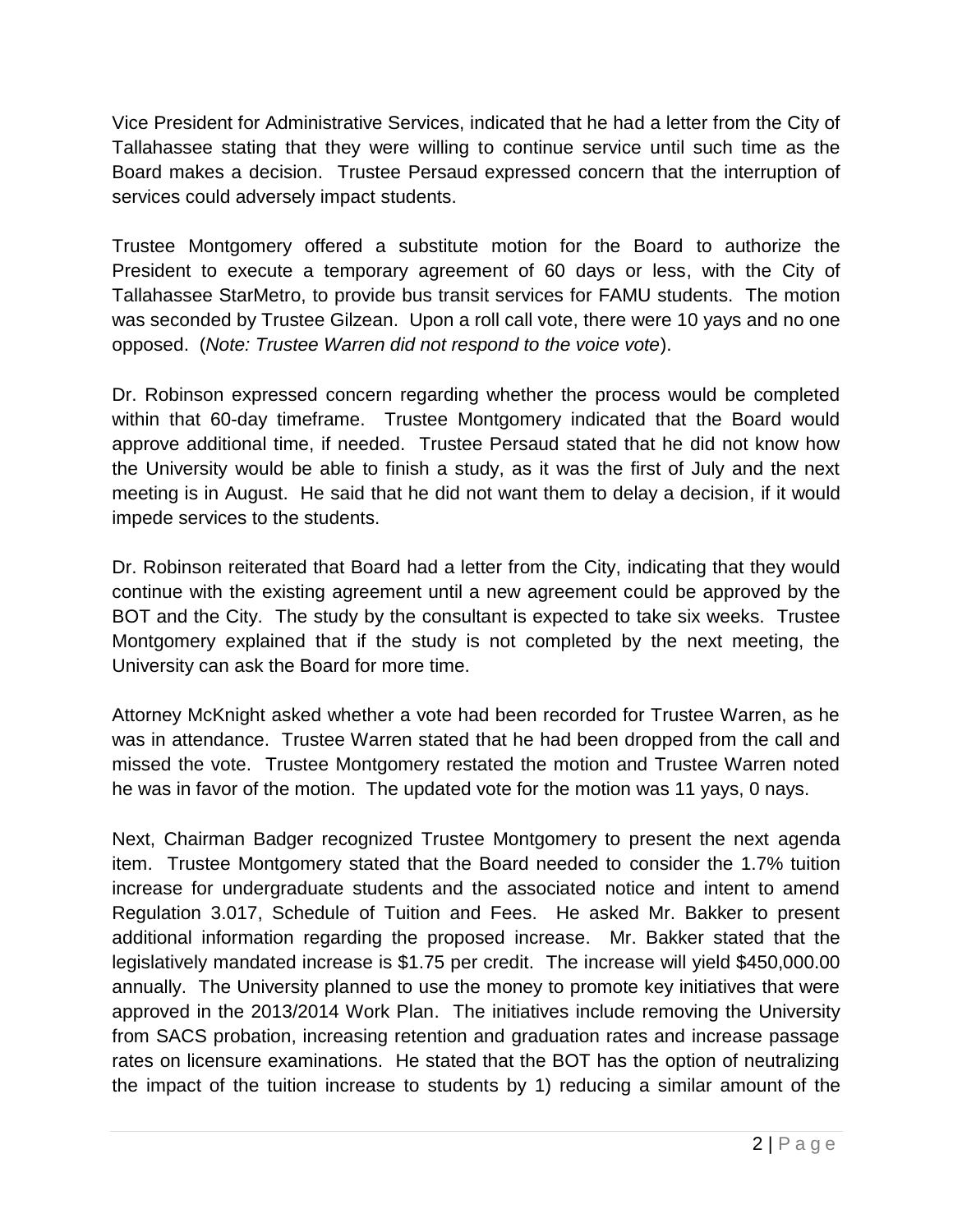tuition for a period of time or permanently or 2) by reducing other fees that are earmarked for specific purposes. He indicated that two SUS institutions have opted to waive the 1.7% from their tuition to off-set the impact to students. The other nine institutions plan to implement the increase without an off-set.

Chairman Badger recognized Trustee Lawson, who moved that the Board accept the mandatory 1.7% increase; but, that the University also look for an alternative off-set for the increase, as two other SUS institutions were successful in doing. The motion was seconded by Trustee Montgomery.

Trustee Gilzean offered a substitute motion to accept the \$1.75 increase in the base tuition, with the understanding that the financial aid fee would be reduced by \$1.75. Attorney McKnight interjected and suggested that the Board separate the motions for clarity of the record. Trustee Lawson explained his motion and stated that there was no concern with combining it into one motion, as the Board had the authority to approve the 1.75 and to find a source to off-set that amount. Trustee Gilzean then withdrew his substitute motion.

Trustee Alston asked Vice President McKnight if the Board was mandated to agree to the first motion. He said it was not. Vice President McKnight further replied that in order to revise the regulation, the Board needed to use the language included on the action form.

Trustee Montgomery asked if the Board could vote on the off-set, prior to voting on the 1.75 tuition increase. Vice President McKnight responded that if the Board desired to take these motions up in separate parts, it was within the purview of this special meeting.

Trustee Badger asked that the original motion be restated. Trustee Lawson restated his motion, which was to accept, as they were legally bound the 1.75% with the understanding that the Board would look for a specific off-set, so that the actual cost is not passed along to the student. Trustee Montgomery then offered a substitute motion that would break the motion into two and would require a discussion and vote on the offset, prior to a vote on the 1.7 increase. It was seconded by Trustee Moore. Trustee Gilzean asked for clarification regarding whether they were voting to separate the motion. Trustee Montgomery explained that his motion was to require two separate actions. He said it requires the first vote on the off-set and the second vote on whether to approve the 1.7. Trustee Gilzean called the question. Trustee Montgomery offered a point of clarification regarding the motion. He restated the motion: That the Board vote separately on a specific off-set that would off-set tuition and fees by 1.7% and that the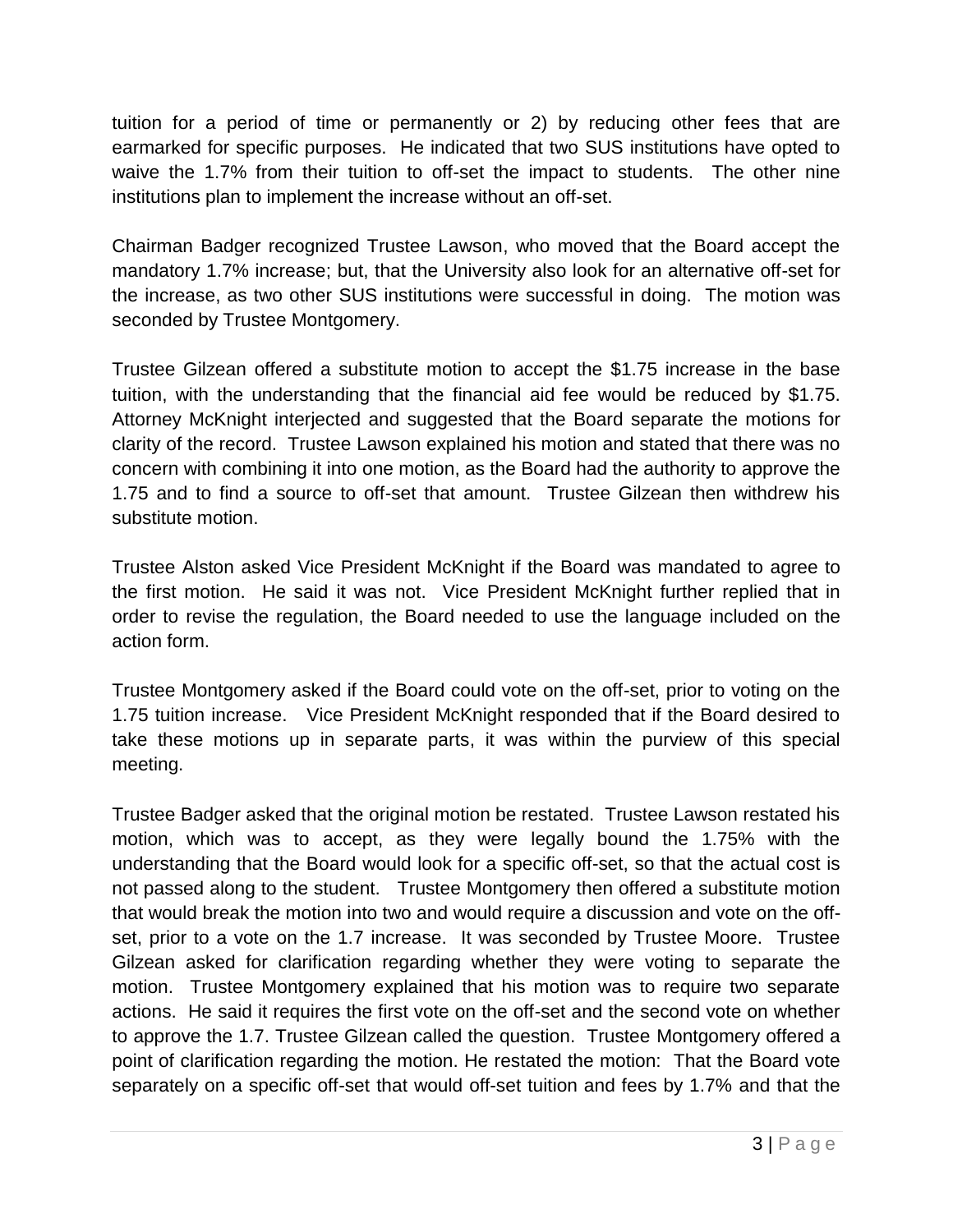Board then vote on whether to accept the 1.7 increase as mandated by laws or by the State. The substitute motion passed unanimously through a voice vote.

Trustee Montgomery asked to be recognized. He suggested that Trustee Lawson move in separate parts, his original motion. Trustee Lawson agreed to restate the second part of his original motion.

Chairman Badger recognized Trustee Lawson. Trustee Lawson moved that the Board look for a specific off-set within the existing budget for the 1.7% mandated increase. The second motion was to accept as legally mandated the 1.7 tuition increase, as required by the State. The motion was seconded by Trustee Montgomery.

Dr. Robinson shared that staff recommended that the Board waive the fee across the board and let the fee schedule go out accordingly. Then, Trustee Shannon inquired about the impact of the lost revenue on the Work Plan. Dr. Robinson stated that following initiatives would be impacted without this additional revenue:

> SACS probation initiative: \$50,000 Initiative regarding retention, progression and debt reduction: \$300,000 Licensure Passage: \$100,000

Dr. Robinson stated that the \$450,000 was a new revenue source and that the University would be impacted to the extent of the planned usage for the identified initiatives. Dr. Robinson also confirmed that tuition differential was not increased for 2013/2014. In response to Trustee Shannon's query, Dr. Robinson stated that the 1.7% tuition increase would amount to students paying \$1.75 more per credit hour than they did last year.

Trustee Lawson restated his motion, "To specifically find the off-set for the 1.7 tuition increase, such that that increase is not passed on to the student". Trustee Badger asked for a roll call vote:

| Yes |
|-----|
| Yes |
| No  |
| Yes |
| Yes |
| Yes |
| Yes |
| Yes |
|     |